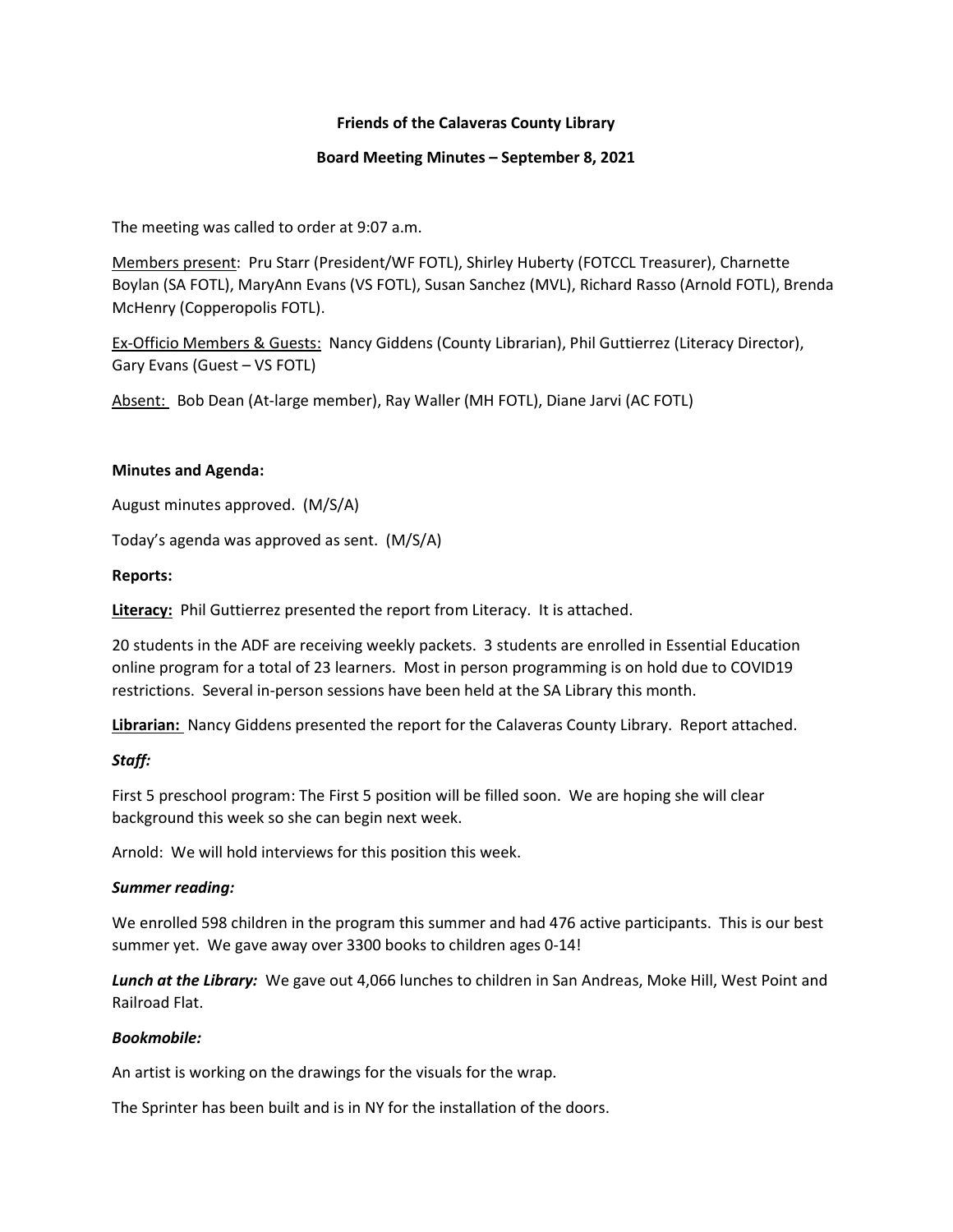Programs for yoga, gardening and social-emotional development are underway, with in-person and kits in preparation.

## Books for the Bookmobile:

We are getting a subscription of 20 categories for the bookmobile. This will give us new books each month and keep the collection fresh.

Additional books will be ordered from Scholastic.

The adult collection will be developed with orders from Ingram and Midwest Tape.

# Budget 21/22:

We have good money this year for collection development:

\$60,049 from the county – includes \$19,000 from FOTCCL – thank you!

\$39,228 from the Shared Vision grant

\$4600 for First 5 materials

## Treasurer:

The treasurer's report was presented by Shirley Huberty. It was approved as presented. (M/S/A)

The report is attached.

## Old Business:

Annual meeting: The group decided on the following for the annual meeting:

Coffee and donuts will be served in the Chesebrough Room for the meeting. The meeting will precede the monthly meeting, as usual, and will include a word from Conrad Levasseur, Poet Laureate, Tricia Slavik, Fundraising campaign, Pru Staff, President of FOTCCL, Shirley Huberty, Treasurer, the election of officers for 2022, and reports from Nancy Giddens, Librarian and Phil Guttierrez, Literacy Director.

Patio update: Shirley has not heard from any of the architects regarding the patio project.

Insurance for volunteers: Shirley will check with the insurance company to see if FOTL members of the various branches can be added to the insurance of FOTCCL which currently covers only the members of the FOTCCL Board.

## No new business.

## Branch Reports:

Angels Camp: no report

Arnold: The mural has been completed and installed. Stop by and see it!

## Copperopolis: no report

Murphys: Susan gave a brief summary of the plans for renovation of the elevator and children's areas of the Murphys branch. Nothing has been finalized but a lot of planning and organizing is taking place.